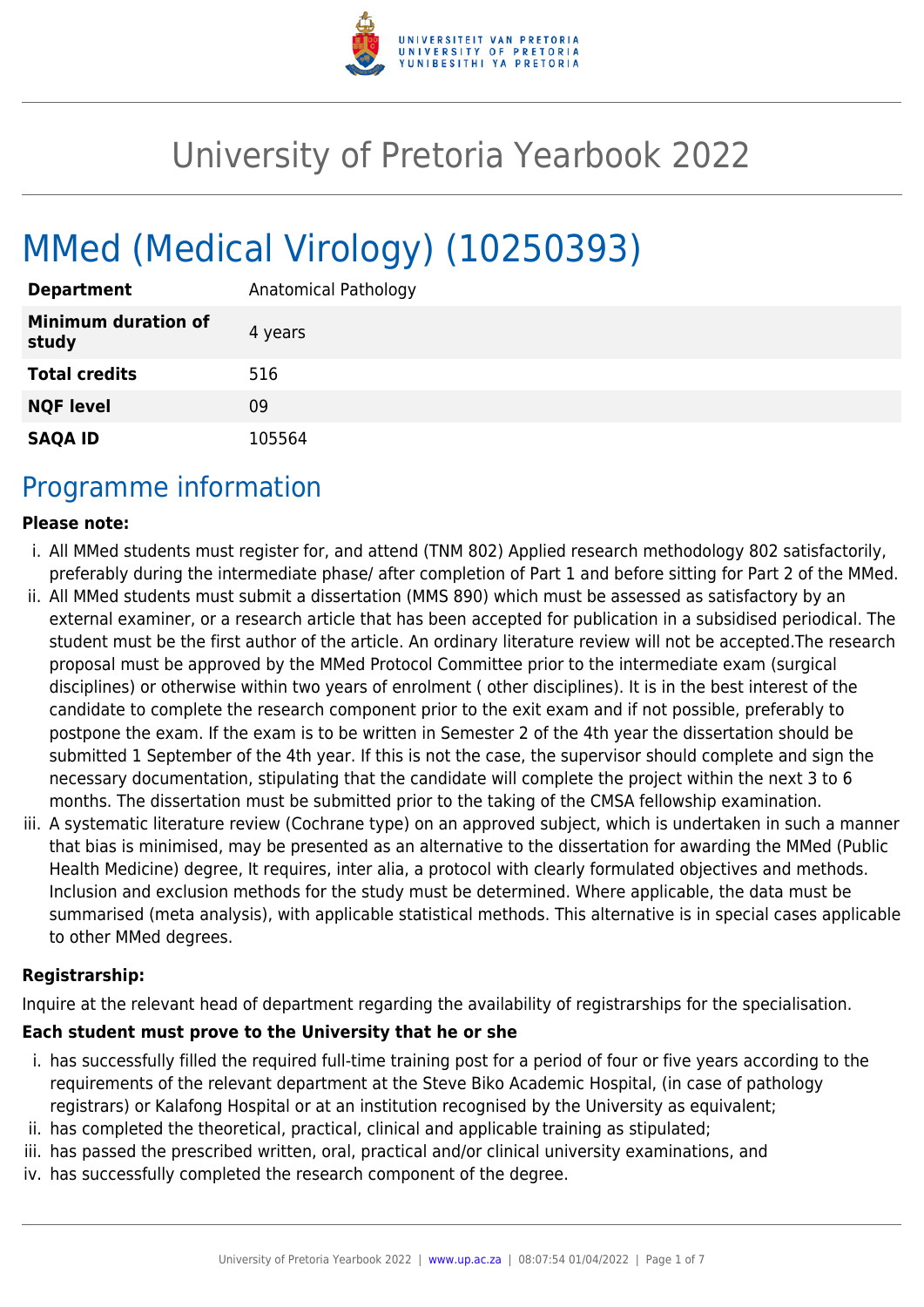

# Admission requirements

- 1. MBChB (or equivalent) degree **or** relevant medical degree with modules equivalent to at least the first two years of the MBChB degree
- 2. Currently registered as a physician with the Health Professions Council of South Africa (HPCSA) and must have been registered for at least one year

# Other programme-specific information

Satisfactory progress after one year of training is required, as evaluated by the applicable examination panel. Duration of training: Four years, of which at least three years must be in the major field of study. The fourth year can either be in the major subject or in any combination of the other Pathology specialisations.

**"Major subject"** refers to the recognised field of study in Medicine in which the student specialises. The study of the major subject extends over four or five years, as prescribed by the relevant department.

# Examinations and pass requirements

- i. The sequence of the examinations in the prerequisite subjects will be determined by the head of the department under which the major subject falls.
- ii. The nature, duration and time of the examinations in the prerequisite subjects are determined in cooperation with the heads of the departments under which the prerequisite subjects fall – with the proviso that, except in cases where stipulated otherwise, the examinations in the prerequisite subjects may be held at any time prior to or concurrently with the major subject. The examinations in the major subjects are held as follows:
- iii. In the case of four-year programmes: not before the end of the third year.
- iv. In the case of five-year programmes: not before the end of the fourth year.
- v. A minimum final mark of 50% is required by all departments to pass in a subject and in the clinical section of the examination, a subminimum of 50%. General Academic Regulations apply.
- vi. A student is not admitted to the examination in a prerequisite subject (supplementary examinations excluded) more than twice, nor is he or she admitted to the examination in the major subject more than twice.

**Note:** Certificates of satisfactory preparation and progress are required in respect of the fourth year of four-year programmes in which an examination is held at the end of the third year.

#### **Supplementary examinations**

Supplementary examinations for MMed students will only be held after at least six months have elapsed since the conclusion of the examination in which the student had failed.

### **Rules governing the writing of the examinations of the College of Medicine of South Africa [CMSA]**

i. Only candidates who have met all requirements for the MMed degree except for the major subject (final examination), i.e. passed all prerequisite subjects (the latter to be interchangeable; can be passed either at the University or as primary and intermediary examinations at the College of Medicine of South Africa [CMSA], completed all practical, clinical and applicable training of four or five years as prescribed by the relevant academic department (continuous evaluation of the candidate, in an approved registrar post, by the head of department of the candidate); and completed the required research component for the degree in accordance with the Faculty Yearbook regulations, i.e. Applied research methodology 800 (TNM 800) and the dissertation (MMS 800) or an article (not an ordinary literature review) that has been accepted for publication in a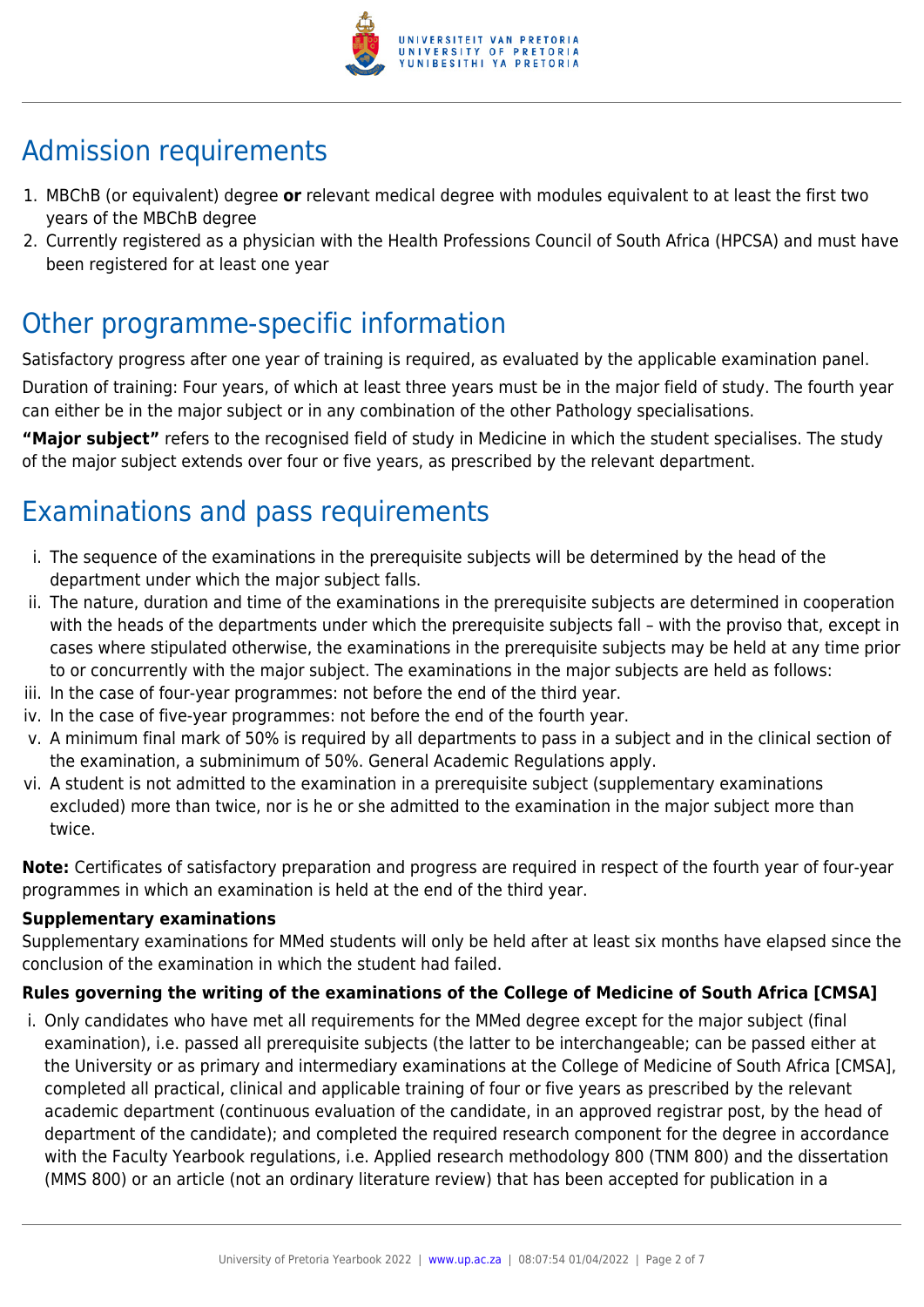

subsidised periodical, will be allowed to write the college examination (exit examination), after which they will obtain both the CMSA fellowship and the MMed as specialist qualifications.

ii. The rules have been effective as from 1 January 2011. As a transitional measure, cases will be considered on an individual basis where necessary.

# Exemption

#### **Exemption**

- i. The Faculty Board may grant partial exemption from the training and work mentioned under par. (b) and (c)(i) and (ii) above on the grounds of comparable training and experience completed in another post or at another recognised institution – with the proviso that exemption from a maximum period of 18 months may be granted with regard to four-year and five-year programmes.
- ii. Exemption from a maximum of three years may be granted by the Department of Medical Oncology for the MMed in Medical Oncology [MMed(MedOnc)] on the grounds of the MMed(Int) or MMed(Paed) degree of this University, or experience recognised by the University as equivalent.
- iii. Specific prerequisite subjects must be passed within 24 months after commencement of the programme.

### Pass with distinction

The degree is conferred at the end of the prescribed training period (i.e. three, four or five years, respectively). The degree is conferred with distinction on a student who has obtained a final mark of at least 75% in his or her major subject.

### General information

#### **Registrars**

Departments expect registrars to participate increasingly in the examining and treatment of patients in the hospital, both in-patients and out-patients, as well as performing and interpreting tests in the laboratory (where applicable); initially under supervision and later increasingly at their own responsibility. Lectures/symposia with closely related departments are organised, as well as discussions of literature, etc.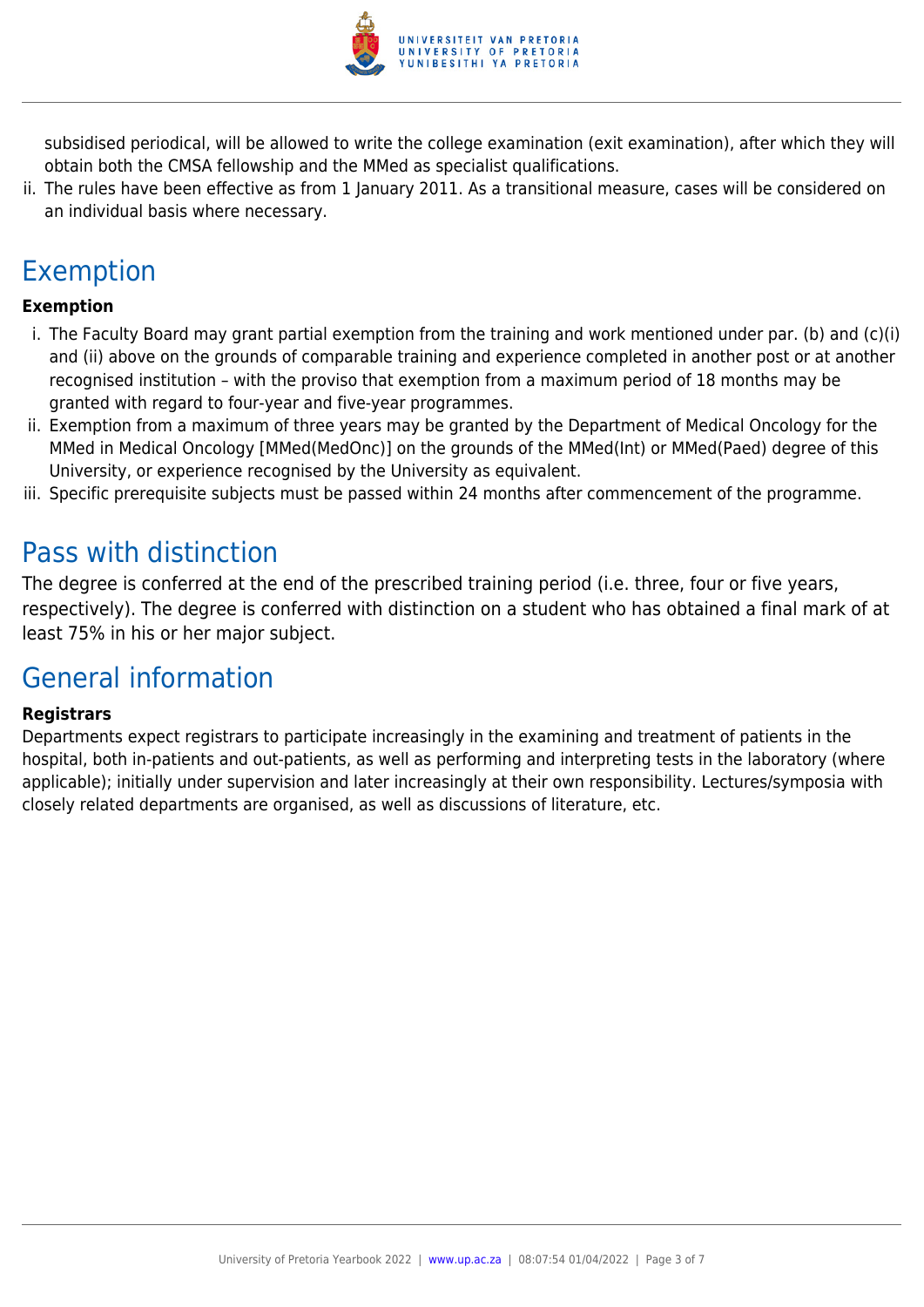

# Curriculum: Year 1

#### **Minimum credits: 516**

### **Core modules**

[Medical virology 800](https://www.up.ac.za/parents/yearbooks/2022/modules/view/GVR 800) (GVR 800) - Credits: 300.00 [Dissertation 890](https://www.up.ac.za/parents/yearbooks/2022/modules/view/MMS 890) (MMS 890) - Credits: 180.00 [Applied research methodology 802](https://www.up.ac.za/parents/yearbooks/2022/modules/view/TNM 802) (TNM 802) - Credits: 0.00

### **Elective modules**

[Anatomical pathology \(Capita selecta\) 871](https://www.up.ac.za/parents/yearbooks/2022/modules/view/APY 871) (APY 871) - Credits: 12.00 [Chemical pathology \(Capita selecta\) 871](https://www.up.ac.za/parents/yearbooks/2022/modules/view/CHP 871) (CHP 871) - Credits: 36.00 [Medical microbiology \(Capita selecta\) 871](https://www.up.ac.za/parents/yearbooks/2022/modules/view/GMB 871) (GMB 871) - Credits: 36.00 [Medical virology 801](https://www.up.ac.za/parents/yearbooks/2022/modules/view/GVR 801) (GVR 801) - Credits: 36.00 [Haematology \(Capita selecta\) 871](https://www.up.ac.za/parents/yearbooks/2022/modules/view/HEM 871) (HEM 871) - Credits: 36.00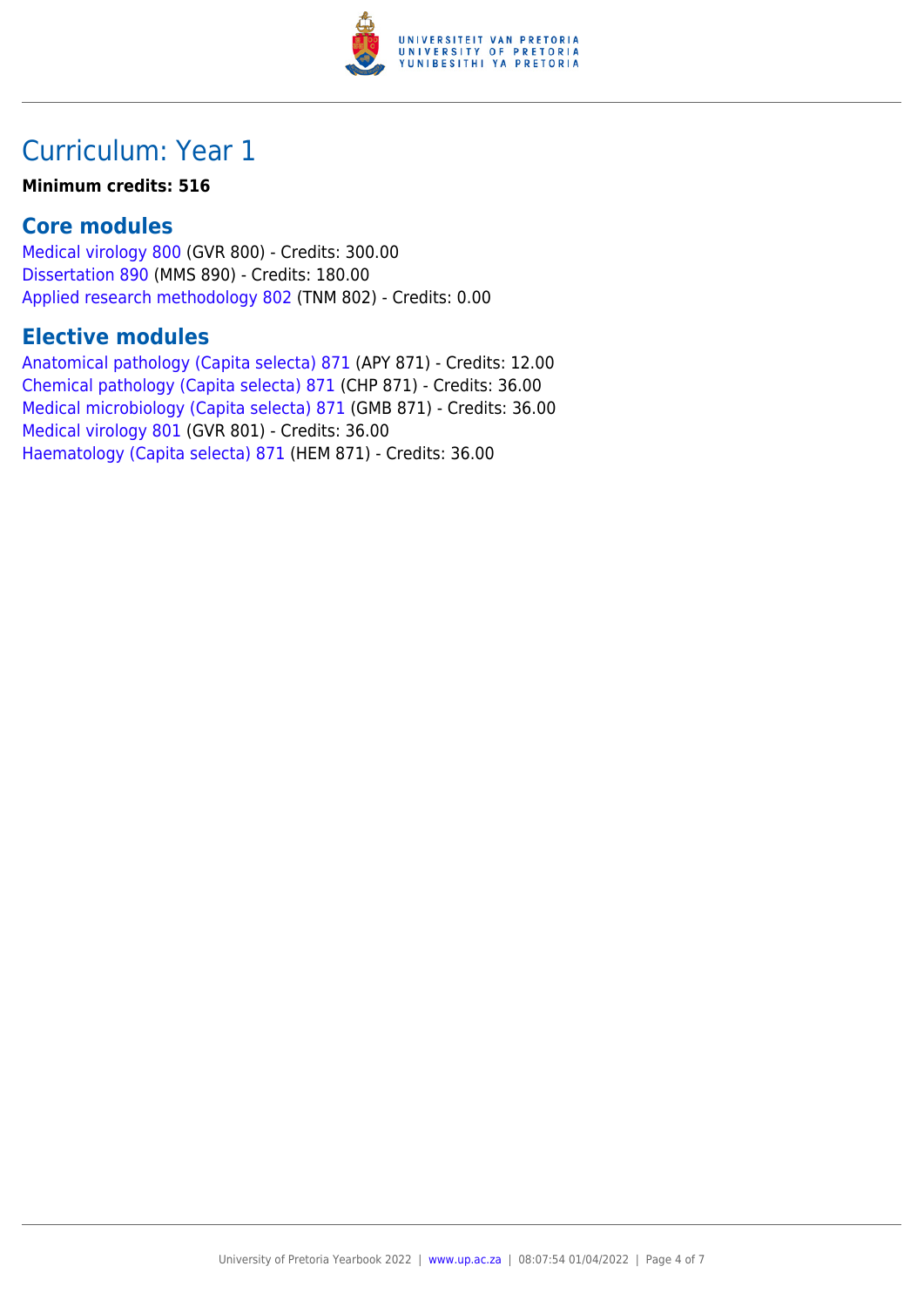

# Curriculum: Year 2

#### **Minimum credits: 516**

### **Core modules**

[Medical virology 800](https://www.up.ac.za/parents/yearbooks/2022/modules/view/GVR 800) (GVR 800) - Credits: 300.00 [Dissertation 890](https://www.up.ac.za/parents/yearbooks/2022/modules/view/MMS 890) (MMS 890) - Credits: 180.00 [Applied research methodology 802](https://www.up.ac.za/parents/yearbooks/2022/modules/view/TNM 802) (TNM 802) - Credits: 0.00

### **Elective modules**

[Anatomical pathology \(Capita selecta\) 871](https://www.up.ac.za/parents/yearbooks/2022/modules/view/APY 871) (APY 871) - Credits: 12.00 [Chemical pathology \(Capita selecta\) 871](https://www.up.ac.za/parents/yearbooks/2022/modules/view/CHP 871) (CHP 871) - Credits: 36.00 [Medical microbiology \(Capita selecta\) 871](https://www.up.ac.za/parents/yearbooks/2022/modules/view/GMB 871) (GMB 871) - Credits: 36.00 [Medical virology 801](https://www.up.ac.za/parents/yearbooks/2022/modules/view/GVR 801) (GVR 801) - Credits: 36.00 [Haematology \(Capita selecta\) 871](https://www.up.ac.za/parents/yearbooks/2022/modules/view/HEM 871) (HEM 871) - Credits: 36.00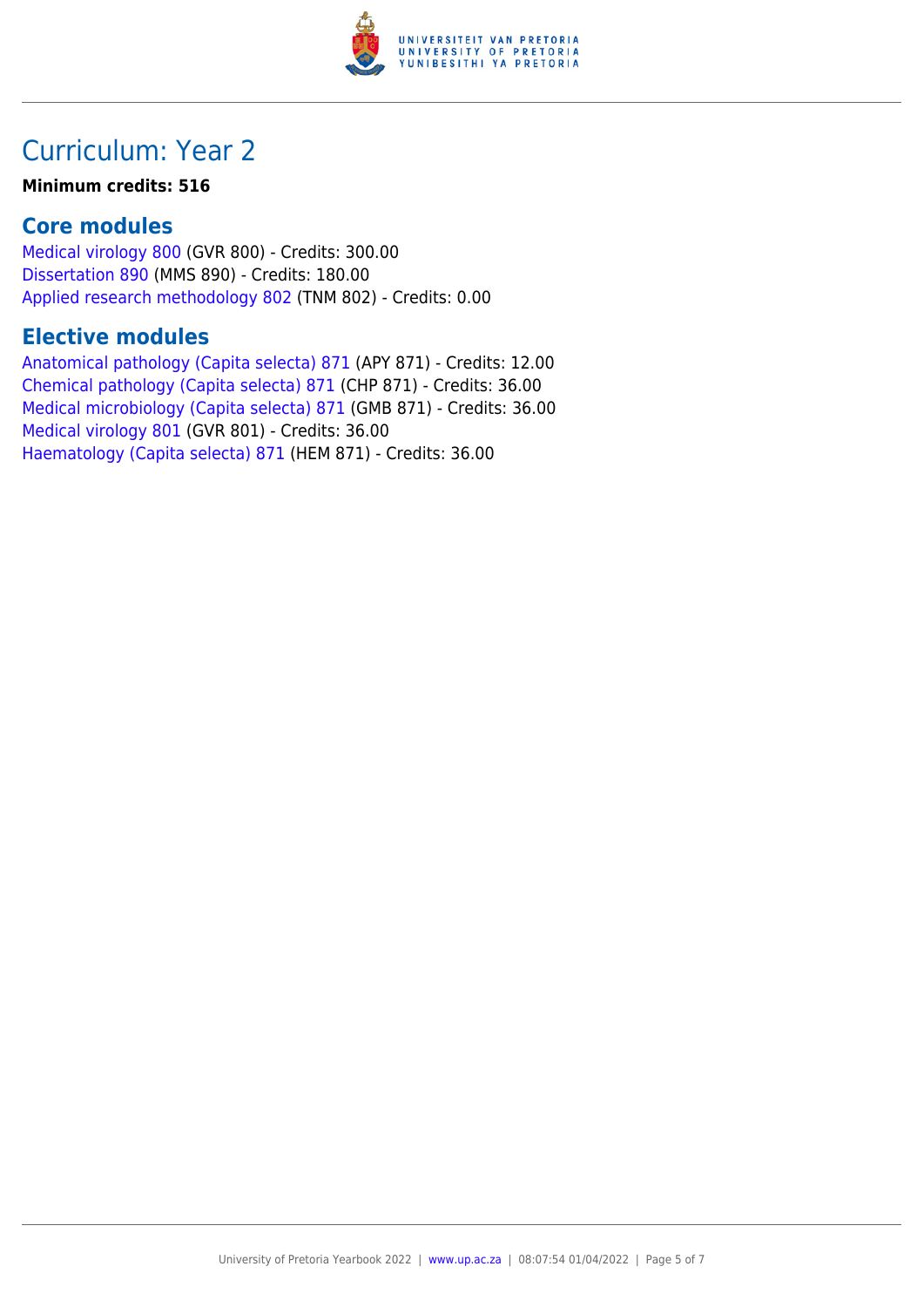

# Curriculum: Year 3

#### **Minimum credits: 516**

### **Core modules**

[Medical virology 800](https://www.up.ac.za/parents/yearbooks/2022/modules/view/GVR 800) (GVR 800) - Credits: 300.00 [Dissertation 890](https://www.up.ac.za/parents/yearbooks/2022/modules/view/MMS 890) (MMS 890) - Credits: 180.00 [Applied research methodology 802](https://www.up.ac.za/parents/yearbooks/2022/modules/view/TNM 802) (TNM 802) - Credits: 0.00

### **Elective modules**

[Anatomical pathology \(Capita selecta\) 871](https://www.up.ac.za/parents/yearbooks/2022/modules/view/APY 871) (APY 871) - Credits: 12.00 [Chemical pathology \(Capita selecta\) 871](https://www.up.ac.za/parents/yearbooks/2022/modules/view/CHP 871) (CHP 871) - Credits: 36.00 [Medical microbiology \(Capita selecta\) 871](https://www.up.ac.za/parents/yearbooks/2022/modules/view/GMB 871) (GMB 871) - Credits: 36.00 [Medical virology 801](https://www.up.ac.za/parents/yearbooks/2022/modules/view/GVR 801) (GVR 801) - Credits: 36.00 [Haematology \(Capita selecta\) 871](https://www.up.ac.za/parents/yearbooks/2022/modules/view/HEM 871) (HEM 871) - Credits: 36.00